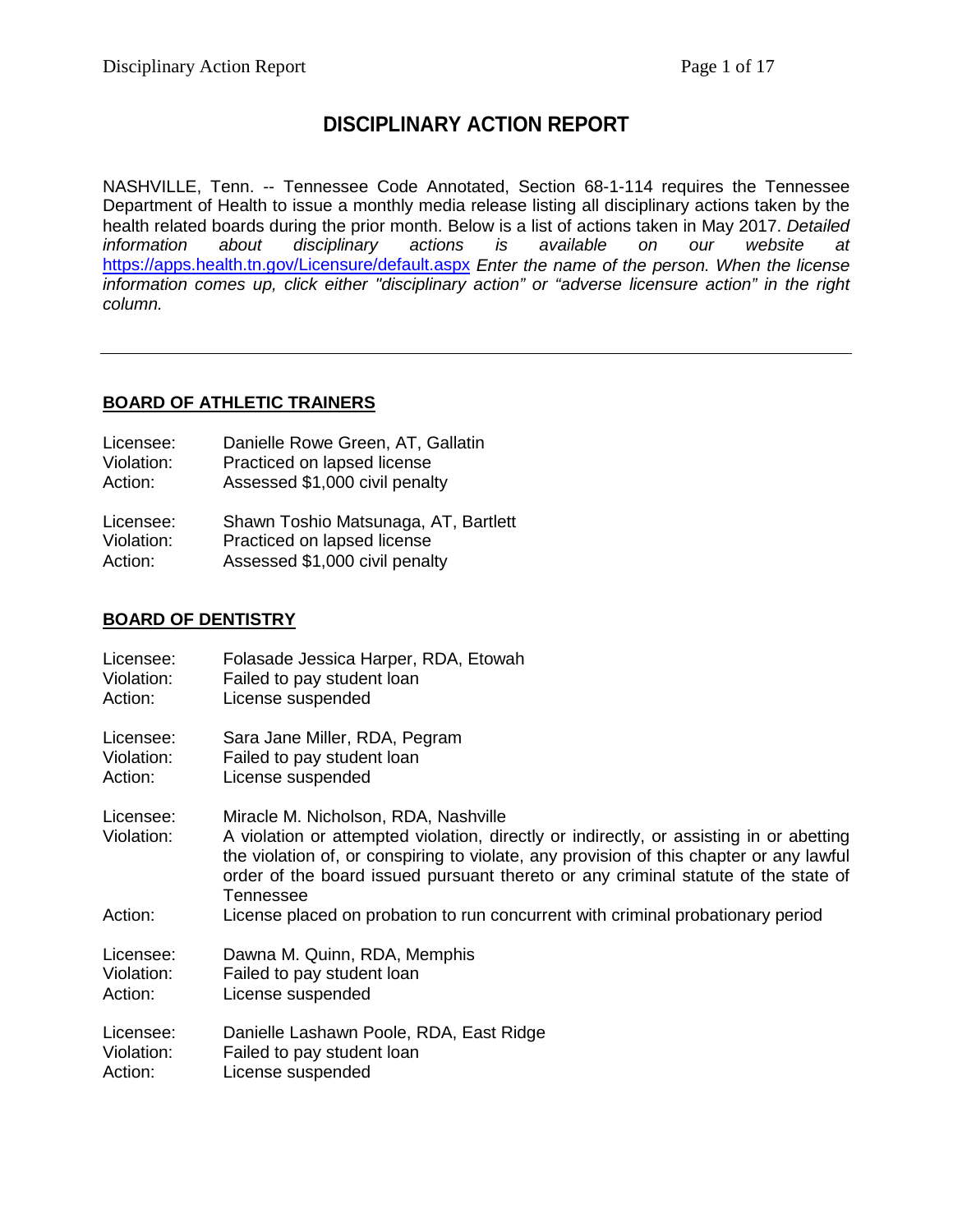# **BOARD OF MEDICAL EXAMINERS**

| Licensee:<br>Violation:            | Marc E. Eichler, MD, Minot, North Dakota<br>Conviction of a felony, conviction of any offense under states or federal laws<br>relative to drugs or the practice of medicine, conviction of any offense involving<br>moral turpitude or conviction of any offense for which the person is required to be<br>registered as a sex offender or violent sexual offender pursuant to title 40, chapter<br>39, part 2                                                                                                                                                                                                                                                                                                                                                                                                  |
|------------------------------------|-----------------------------------------------------------------------------------------------------------------------------------------------------------------------------------------------------------------------------------------------------------------------------------------------------------------------------------------------------------------------------------------------------------------------------------------------------------------------------------------------------------------------------------------------------------------------------------------------------------------------------------------------------------------------------------------------------------------------------------------------------------------------------------------------------------------|
| Action:                            | License voluntarily surrendered; assessed costs not to exceed \$1,000                                                                                                                                                                                                                                                                                                                                                                                                                                                                                                                                                                                                                                                                                                                                           |
| Licensee:<br>Violation:<br>Action: | Gary Hayes, MD, Jasper<br>Unprofessional conduct, dishonorable or unethical conduct; violation or attempted<br>violation, directly or indirectly, or assisting in or abetting the violation of, or<br>conspiring to violate any provision of, or conspiring to violate any provision of this<br>chapter or, any lawful order of the Board issued pursuant thereto or any criminal<br>statute of the state of Tennessee; dispensing, prescribing or otherwise distributing<br>any controlled substance or any other drug not in the course of professional<br>practice, or not in good faith to relieve pain and suffering, or not to cure an ailment,<br>physical infirmity or disease, or in amounts justifiable and/or durations not<br>medically necessary, advisable or justified for a diagnosed condition |
|                                    | License revoked; assessed costs not to exceed \$5,000                                                                                                                                                                                                                                                                                                                                                                                                                                                                                                                                                                                                                                                                                                                                                           |
| Licensee:<br>Violation:            | John L. Hochberg, MD, Nashville<br>Unprofessional, dishonorable or unethical conduct; gross health care liability, or a<br>pattern of continued or repeated health care liability, ignorance, negligence or<br>incompetence in the course of medical practice                                                                                                                                                                                                                                                                                                                                                                                                                                                                                                                                                   |
| Action:                            | License revoked                                                                                                                                                                                                                                                                                                                                                                                                                                                                                                                                                                                                                                                                                                                                                                                                 |
| Licensee:<br>Violation:<br>Action: | Yunna Jiang, MD, Germantown*<br>Failed to properly maintain sufficient continuing education credits<br>Assessed \$200 civil penalty                                                                                                                                                                                                                                                                                                                                                                                                                                                                                                                                                                                                                                                                             |
| Licensee:<br>Violation:            | Katie Lane Johnson, MD, Indianapolis, IN<br>Disciplinary action against a person licensed to practice medicine by another state<br>of territory of the United States for any acts or omissions that would constitute<br>grounds for discipline of a person licensed in this state; violated Consumer Right<br>To Know Act                                                                                                                                                                                                                                                                                                                                                                                                                                                                                       |
| Action:                            | License indefinitely suspended with terms; assessed costs not to exceed \$2,000                                                                                                                                                                                                                                                                                                                                                                                                                                                                                                                                                                                                                                                                                                                                 |
| Licensee:<br>Violation:            | John D. Jones, MD, Loudon<br>Making false statements or representation, being guilty of fraud or deceit in<br>obtaining admission to practice or being guilty of fraud or deceit in the practice of<br>medicine; failed to adhere to rules and/or statute regarding continuing education                                                                                                                                                                                                                                                                                                                                                                                                                                                                                                                        |
| Action:                            | License reprimanded with terms; assessed \$1,600 civil penalty, plus costs not to<br>exceed \$2,000                                                                                                                                                                                                                                                                                                                                                                                                                                                                                                                                                                                                                                                                                                             |
| Licensee:<br>Violation:<br>Action: | Charles A. Jordan, MD, Lebanon<br>Unprofessional conduct<br>License reprimanded with terms; assessed \$500 civil penalty, plus costs not to<br>exceed \$1,000                                                                                                                                                                                                                                                                                                                                                                                                                                                                                                                                                                                                                                                   |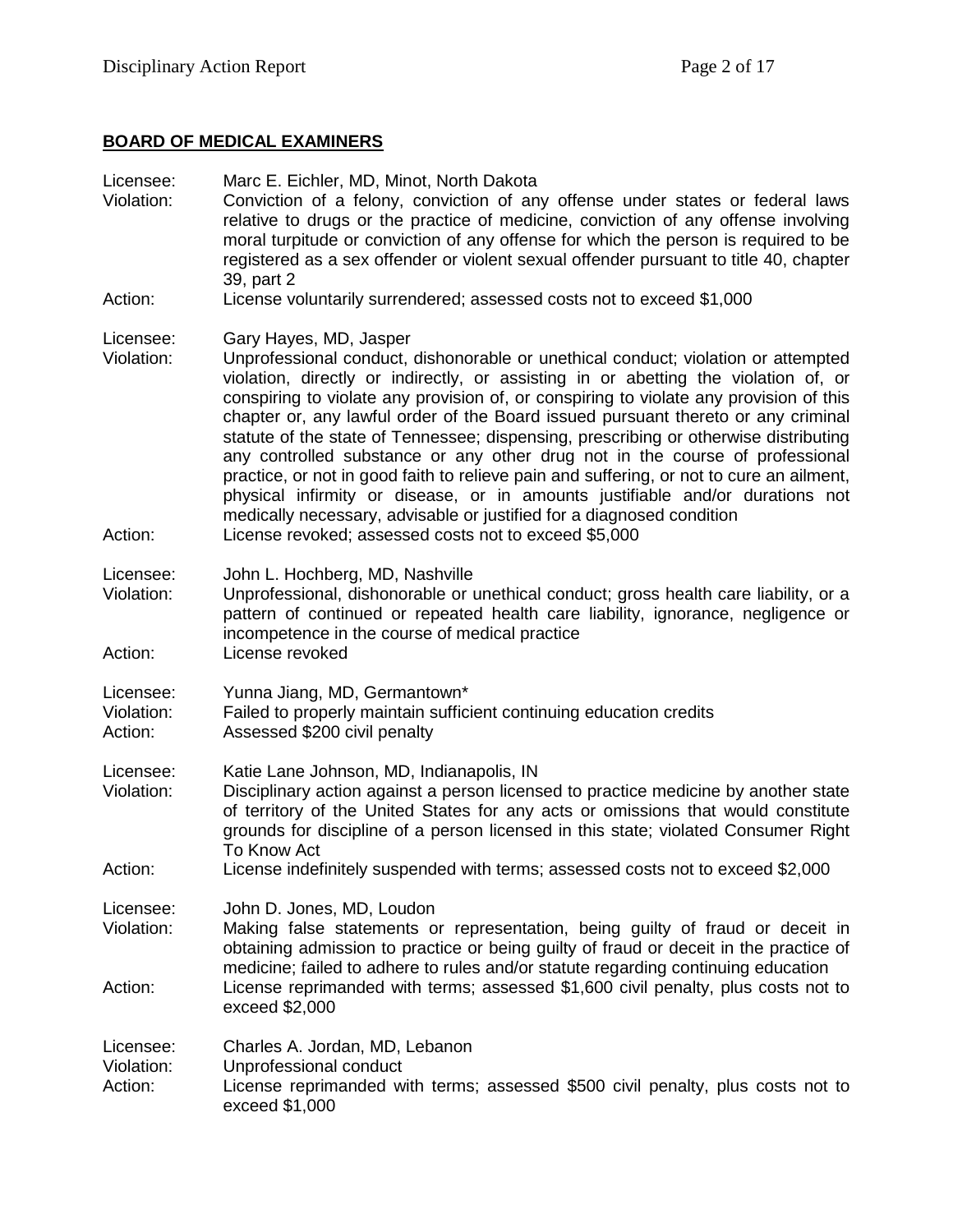| Licensee:<br>Violation:            | Louis E. Koella, MD, Sewanee<br>Violation or attempted violation, directly or indirectly, or assisting in or abetting the<br>violation of, or conspiring to violate any provision of, or conspiring to violate any<br>provision of this chapter or, any lawful order of the Board issued pursuant thereto<br>or any criminal statute of the state of Tennessee; a supervising physician, certified<br>nurse practitioner or a substitute supervising physician must possess a current,<br>unencumbered license to practice in the state of Tennessee |
|------------------------------------|------------------------------------------------------------------------------------------------------------------------------------------------------------------------------------------------------------------------------------------------------------------------------------------------------------------------------------------------------------------------------------------------------------------------------------------------------------------------------------------------------------------------------------------------------|
| Action:                            | License probationary status from previous Order extended for a period of 7<br>months; assessed \$700 civil penalty; plus costs not to exceed \$2,000                                                                                                                                                                                                                                                                                                                                                                                                 |
| Licensee:<br>Violation:            | Clifton Lavenhouse, MD, Atlanta, GA<br>Disciplinary action against a person licensed to practice medicine by another state<br>of territory of the United States for any acts or omissions that would constitute<br>grounds for discipline of a person licensed in this state                                                                                                                                                                                                                                                                         |
| Action:                            | License suspended indefinitely with terms; assessed costs not to exceed \$1,000                                                                                                                                                                                                                                                                                                                                                                                                                                                                      |
| Licensee:<br>Violation:<br>Action: | Douglas Ligon, MD, Dickson<br>Unprofessional conduct<br>License reprimanded with terms; assessed \$500 civil penalty, plus costs not to<br>exceed \$1,000                                                                                                                                                                                                                                                                                                                                                                                            |
| Licensee:<br>Violation:            | Kathleen McConnell, MD, Kingsport<br>Violation or attempted violation, directly or indirectly, or assisting in or abetting the<br>violation of, or conspiring to violate any provision of, or conspiring to violate any<br>provision of this chapter or, any lawful order of the Board issued pursuant thereto<br>or any criminal statute of the state of Tennessee; unprofessional conduct,<br>dishonorable or unethical conduct                                                                                                                    |
| Action:                            | License placed on probation to run concurrent with TMF contract; assessed \$300<br>civil penalty, plus costs not to exceed \$2,000                                                                                                                                                                                                                                                                                                                                                                                                                   |
| Licensee:<br>Violation:            | Jeff C. McCoy, MD, Brentwood<br>Violation or attempted violation, directly or indirectly, or assisting in or abetting the<br>violation of, or conspiring to violate any provision of, or conspiring to violate any<br>provision of this chapter or, any lawful order of the Board issued pursuant thereto<br>or any criminal statute of the state of Tennessee                                                                                                                                                                                       |
| Action:                            | License reprimanded with terms; assessed \$100 civil penalty, plus costs not to<br>exceed \$1,000                                                                                                                                                                                                                                                                                                                                                                                                                                                    |
| Licensee:<br>Violation:            | Karen Paul, MD, Metairie, LA<br>Violation or attempted violation, directly or indirectly, or assisting in or abetting the<br>violation of, or conspiring to violate any provision of, or conspiring to violate any<br>provision of this chapter or, any lawful order of the Board issued pursuant thereto<br>or any criminal statute of the state of Tennessee                                                                                                                                                                                       |
| Action:                            | License voluntarily surrendered; assessed costs not to exceed \$2,000                                                                                                                                                                                                                                                                                                                                                                                                                                                                                |
| Licensee:<br>Violation:<br>Action: | Kenneth Poag, MD, Columbia<br>Unprofessional conduct, dishonorable or unethical conduct<br>License reprimanded; assessed \$1,000 civil penalty, plus costs not to exceed<br>\$2,000                                                                                                                                                                                                                                                                                                                                                                  |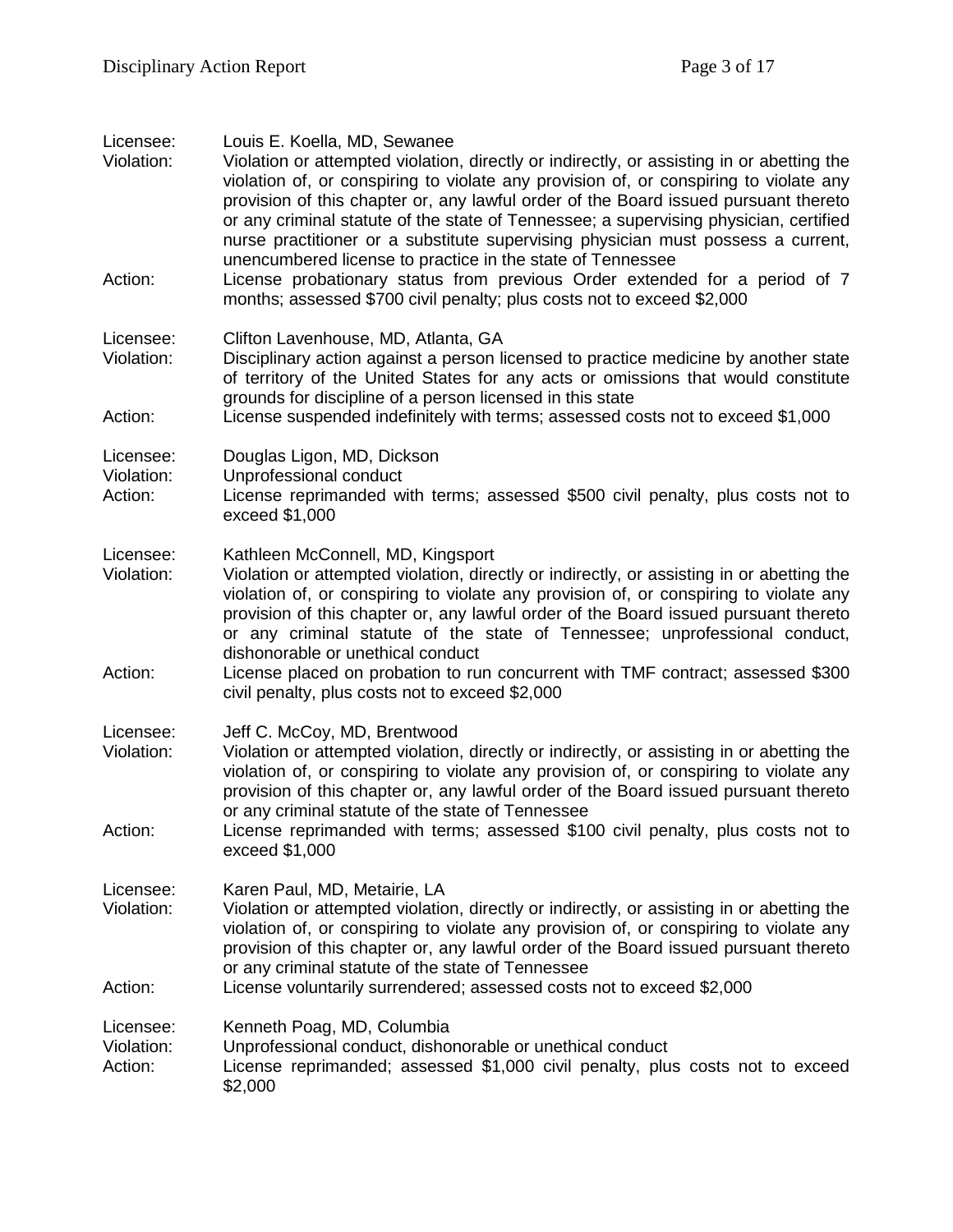| Violation:<br>medicine; failed to adhere to rules and/or statute regarding continuing education<br>Action:<br>exceed \$2,000<br>Dallas A. Smith, Jr., MD, Greensboro, NC<br>Licensee:<br>Violation:<br>To Know Act<br>License reprimanded<br>Action:<br>Licensee:<br>Vijil K. Rahulan, MD, Grandville, MI<br>Violation:<br>To Know Act<br>Action:<br>\$2,000 | Licensee: | Paul D. Randolph, MD, Memphis                                                                                                                                                                                                                                  |
|--------------------------------------------------------------------------------------------------------------------------------------------------------------------------------------------------------------------------------------------------------------------------------------------------------------------------------------------------------------|-----------|----------------------------------------------------------------------------------------------------------------------------------------------------------------------------------------------------------------------------------------------------------------|
|                                                                                                                                                                                                                                                                                                                                                              |           | Making false statements or representation, being guilty of fraud or deceit in<br>obtaining admission to practice or being guilty of fraud or deceit in the practice of                                                                                         |
|                                                                                                                                                                                                                                                                                                                                                              |           | License reprimanded with terms; assessed \$2,850 civil penalty, plus costs not to                                                                                                                                                                              |
|                                                                                                                                                                                                                                                                                                                                                              |           |                                                                                                                                                                                                                                                                |
|                                                                                                                                                                                                                                                                                                                                                              |           | Disciplinary action against a person licensed to practice medicine by another state<br>of territory of the United States for any acts or omissions that would constitute<br>grounds for discipline of a person licensed in this state; violated Consumer Right |
|                                                                                                                                                                                                                                                                                                                                                              |           |                                                                                                                                                                                                                                                                |
|                                                                                                                                                                                                                                                                                                                                                              |           |                                                                                                                                                                                                                                                                |
|                                                                                                                                                                                                                                                                                                                                                              |           | Disciplinary action against a person licensed to practice medicine by another state<br>of territory of the United States for any acts or omissions that would constitute<br>grounds for discipline of a person licensed in this state; violated Consumer Right |
|                                                                                                                                                                                                                                                                                                                                                              |           | License reprimanded; assessed \$1,000 civil penalty, plus costs not to exceed                                                                                                                                                                                  |

# *Delayed Reporting by Board, License disciplined March 2017*

# **BOARD OF MEDICAL EXAMINERS COMMITTEE ON PHYSICIAN ASSISTANTS**

| Licensee:<br>Violation:<br>Action: | Aubrey M. Cawthon, PA, Shelbyville<br>Violation of statutes and rules regarding improper or abusive practices inconsistent<br>with normal prescribing guidelines                                                                                                                                                                                                                                                                                                                                                                                                                                                                                                                                                                                                                                    |
|------------------------------------|-----------------------------------------------------------------------------------------------------------------------------------------------------------------------------------------------------------------------------------------------------------------------------------------------------------------------------------------------------------------------------------------------------------------------------------------------------------------------------------------------------------------------------------------------------------------------------------------------------------------------------------------------------------------------------------------------------------------------------------------------------------------------------------------------------|
|                                    | License placed on probation for 1 year with terms; assessed \$1,000 civil penalty,<br>plus costs not to exceed \$2,000                                                                                                                                                                                                                                                                                                                                                                                                                                                                                                                                                                                                                                                                              |
| Licensee:<br>Violation:<br>Action: | Marsha Lynn Peercy, PA, Knoxville<br>Conviction of a misdemeanor or felony<br>License placed on probation for 1 year with terms; assessed costs not to exceed<br>\$3,0000                                                                                                                                                                                                                                                                                                                                                                                                                                                                                                                                                                                                                           |
| Licensee:<br>Violation:            | Ashley B. Wallace, PA, Thompsons Station<br>Unprofessional, dishonorable or unethical conduct; habitual intoxication or<br>personal misuse of any drugs or the use of intoxicating liquors, narcotics,<br>controlled substances, or other drugs or stimulants in such manner as to adversely<br>affect the person's ability to practice as a physician assistant; conviction of a<br>misdemeanor or felony; engaging in the practice of a physician assistant when<br>mentally or physically unable to safely do so; disciplinary action against a person<br>licensed, certified, registered, or permitted to practice medicine by another state or<br>territory of the United States for any acts or omissions which would constitute<br>grounds for discipline of a person licensed in this state |
| Action:                            | License suspended with terms; surrender DEA registrations for all schedules of<br>controlled substances, agrees not to seek reinstatement of such DEA privileges                                                                                                                                                                                                                                                                                                                                                                                                                                                                                                                                                                                                                                    |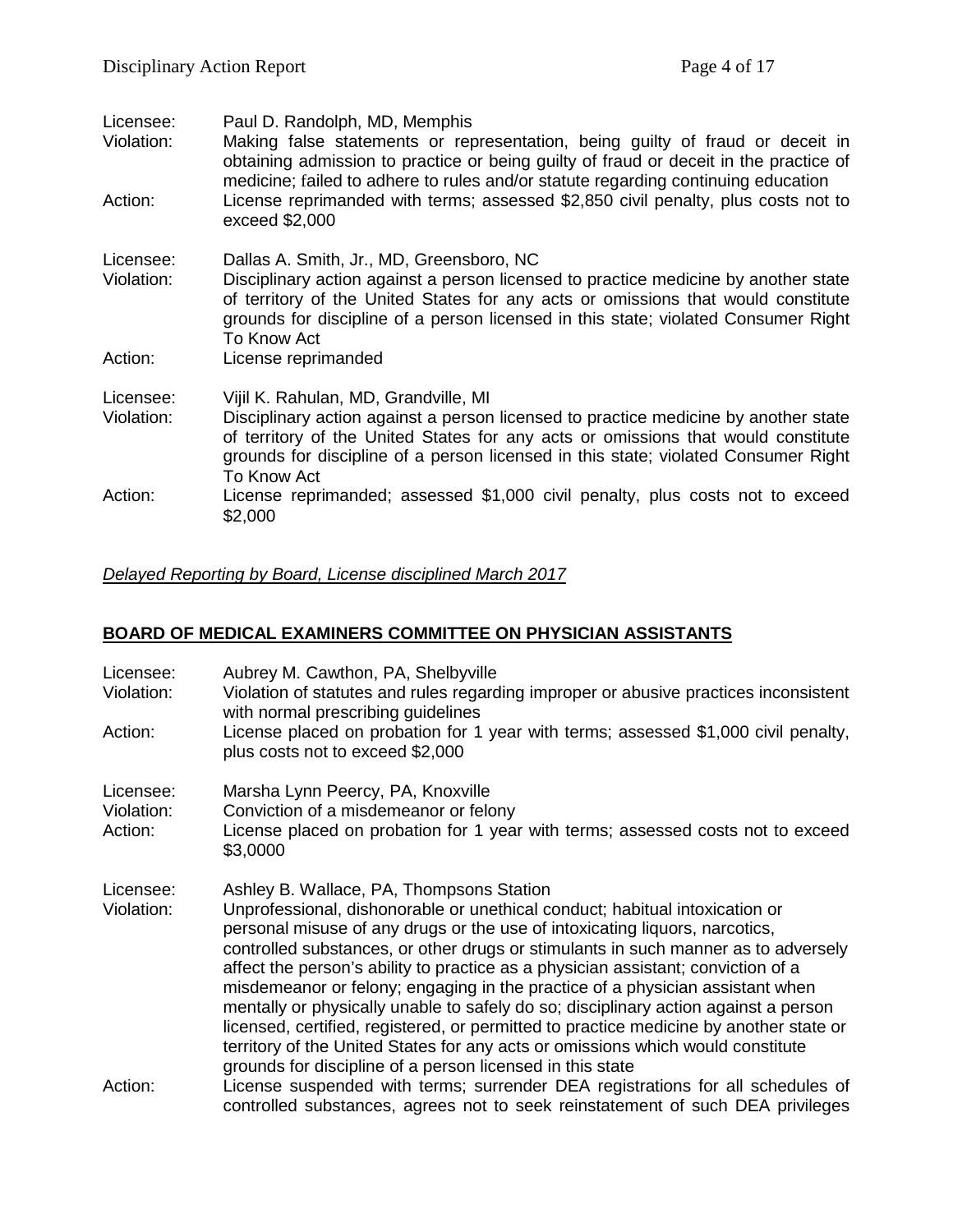until neither Pennsylvania nor Tennessee licenses are unnumbered; assessed \$300 civil penalty, plus costs not to exceed \$2,000

#### **BOARD OF NURSING**

- Licensee: Stephanie R. Bellesheim, RN, Jamestown Violation: Unfit or incompetent by reason of negligence, habits or other cause; and guilty of unprofessional conduct, to wit: intentionally or negligently causing physical or
- emotional injury to patient; and abandoning or neglecting a patient requiring nursing care
- Action: License voluntarily surrendered
- Licensee: Jayme Bernero, LPN, Nashville
- Violation: Guilty of unprofessional conduct, to wit: making false or materially incorrect, inconsistent or unintelligible entries in any patient records or in the records of any health care facility, school, institution or other work place location pertaining to the obtaining, termspossessing or administration of any controlled substance as defined in the Federal Controlled Substances Act; unauthorized use or removal of narcotics, drugs, supplies or equipment from any health care facility, school, institution or other work place location; impersonating another licensed practitioner; performing nursing techniques or procedures without proper education and practice; and engaging in acts of dishonesty which relate to the practice of nursing
- Action: License voluntarily surrendered
- Licensee: Angela S. Blackburn, RN, Hurricane Mills
- Guilty of unprofessional conduct, to wit: unauthorized use or removal of narcotics, drugs, supplies or equipment from any health care facility, school, institution or other work place location
- Action: License reprimanded; must obtain continuing education hours regarding medication errors, administration, storage and/or usage; assessed a \$500 civil penalty
- Licensee: Wilhemina Boadi, RN/APRN, Acworth (GA)
- Violation: While prescribing medication, failed to: address the side effects of pain medications and other drugs; and complete and appropriately document certain prerequisites; and guilty of unprofessional conduct, to wit: over-prescribing, or prescribing in a manner inconsistent with Rules 1000-04-.08 and 1000-04-.09
- Action: RN license and APRN certificate placed on probation for no less than two years with terms; must complete Board-ordered coursework in the areas of medical record-keeping and prescribing controlled drugs; must obtain practice monitoring through Affiliated Monitors for two years; assessed \$2,750 in civil penalties, plus costs not to exceed \$20,000

Licensee: Lauren S. Bourne, RN, Murfreesboro

Violation: Unfit or incompetent by reason of negligence, habits or other cause; and guilty of unprofessional conduct, to wit: unauthorized use or removal of narcotics, drugs, supplies or equipment from any health care facility, school, institution or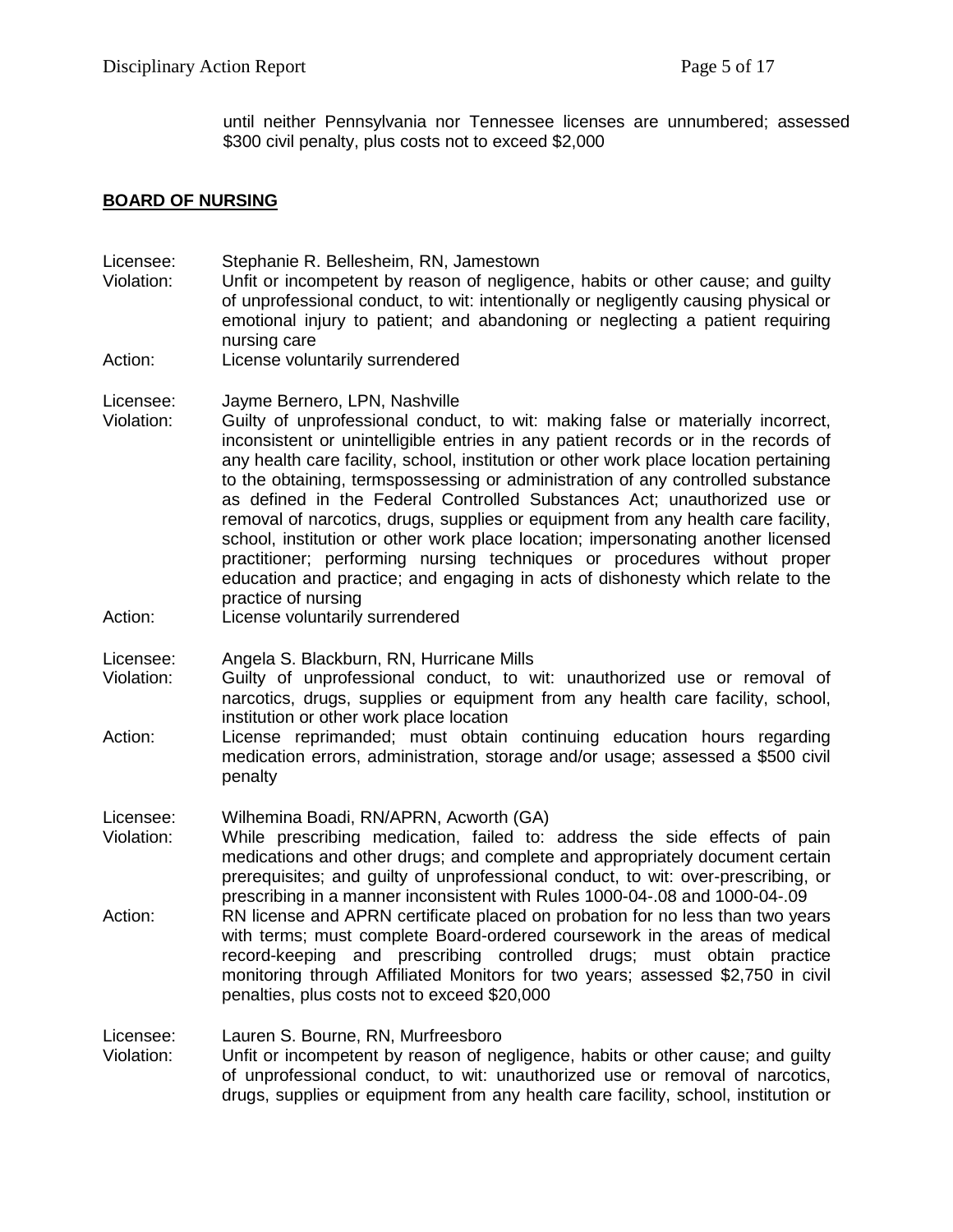| Action:                            | other work place location<br>License suspended; suspension stayed; license placed on probation to run<br>concurrent with Tennessee Professional Assistance monitoring agreement but<br>for no less than three years                                                                                                                                                                                                                                                                                                                                                                                                                                                                     |
|------------------------------------|-----------------------------------------------------------------------------------------------------------------------------------------------------------------------------------------------------------------------------------------------------------------------------------------------------------------------------------------------------------------------------------------------------------------------------------------------------------------------------------------------------------------------------------------------------------------------------------------------------------------------------------------------------------------------------------------|
| Licensee:<br>Violation:<br>Action: | Jennifer L. Bunch, LPN, Maryville<br>Guilty of a crime; and guilty of unprofessional conduct<br>License suspended with terms                                                                                                                                                                                                                                                                                                                                                                                                                                                                                                                                                            |
| Licensee:<br>Violation:            | Lindsay M. Burkhalter (Dyer), RN, Oakridge<br>Guilty of unprofessional conduct, to wit: unauthorized use or removal of<br>narcotics, drugs, supplies or equipment from any health care facility, school,<br>institution or other work place location                                                                                                                                                                                                                                                                                                                                                                                                                                    |
| Action:                            | License reprimanded; must obtain continuing education hours in the areas of<br>charting/documentation and ethics; assessed a \$1,000 civil penalty                                                                                                                                                                                                                                                                                                                                                                                                                                                                                                                                      |
| Licensee:<br>Violation:            | Gretchen D. Castleberry, RN, Hixson<br>Guilty of unprofessional conduct, to wit: making false or materially incorrect,<br>inconsistent or unintelligible entries in any patient records or in the records of<br>any health care facility, school, institution or other work place location pertaining<br>to the obtaining, possessing or administration of any controlled substance as<br>defined in the Federal Controlled Substances Act; unauthorized use or removal<br>of narcotics, drugs, supplies or equipment from any health care facility, school,<br>institution or other work place location; and engaging in acts of dishonesty which<br>relate to the practice of nursing |
| Action:                            | License placed on probation with terms; must obtain continuing education hours<br>in the areas of charting/documentation, including wastage of medication, and<br>ethics; must complete and pass the Ethics and Boundaries Assessment<br>Services Essay Examination for general healthcare provided by Ethics and<br>Boundaries Assessment Services, LLC; probation lifted per compliance with<br>terms of Board Order prior to ratification                                                                                                                                                                                                                                            |
| Licensee:<br>Violation:            | Kimberly Click, RN, Johnson City<br>Guilty of unprofessional conduct, to wit: making false or materially incorrect,<br>inconsistent or unintelligible entries in any patient records or in the records of<br>any health care facility, school, institution or other work place location pertaining<br>to the obtaining, possessing or administration of any controlled substance as<br>defined in the Federal Controlled Substances Act; unauthorized use or removal<br>of narcotics, drugs, supplies or equipment from any health care facility, school,<br>institution or other work place location; and engaging in acts of dishonesty which<br>relate to the practice of nursing    |
| Action:                            | License suspended; suspension stayed; license placed on probation to run<br>concurrent with Tennessee Professional Assistance monitoring agreement but<br>for no less than three years                                                                                                                                                                                                                                                                                                                                                                                                                                                                                                  |
| Licensee:<br>Violation:            | Jamie Chiles Cordes, RN/APRN, Knoxville<br>Guilty of a crime; and guilty of unprofessional conduct, to wit: unauthorized use<br>or removal of narcotics, drugs, supplies or equipment from any health care<br>facility, school, institution or other work place location; failing to report, through<br>proper channels, facts known to the individual regarding incompetent, unethical,                                                                                                                                                                                                                                                                                                |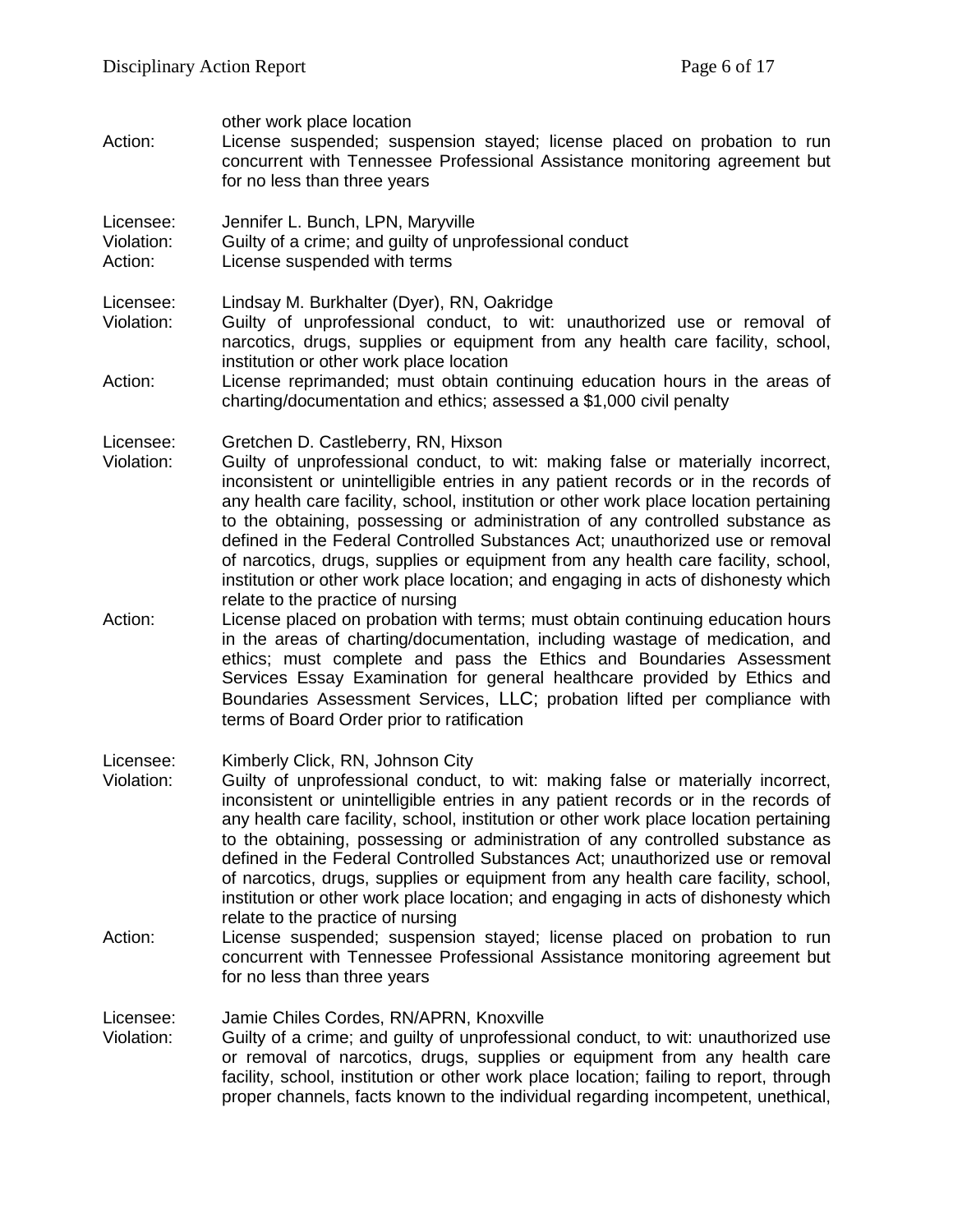or illegal practice of any health care provider; practicing professional nursing in a manner inconsistent with T.C.A. §63-7-108; and engaging in acts of dishonesty which relate to the practice of nursing

Action: RN license voluntarily surrendered

Licensee: Stephen Deems, LPN, Ooltewah<br>Violation: Guilty of a crime: unfit or incomp

Guilty of a crime; unfit or incompetent by reason of negligence, habits or other cause; addicted to alcohol or drugs to the degree of interfering with nursing duties; mentally incompetent; and guilty of unprofessional conduct, to wit: unauthorized use or removal of narcotics, drugs, supplies or equipment from any health care facility, school, institution or other work place location; and engaging in acts of dishonesty which relate to the practice of nursing Action: License revoked

#### Licensee: Dianne Elise Delpapa, RN, Old Hickory

- Violation: Guilty of unprofessional conduct, to wit: making false or materially incorrect, inconsistent or unintelligible entries in any patient records or in the records of any health care facility, school, institution or other work place location pertaining to the obtaining, possessing or administration of any controlled substance as defined in the Federal Controlled Substances Act; unauthorized use or removal of narcotics, drugs, supplies or equipment from any health care facility, school, institution or other work place location; the use of any intoxicating beverage or the illegal use of any narcotic or dangerous drug while on duty in any health care facility, school, institution, or other work place location; and being under the influence of alcoholic beverages, or under the influence of drugs which impair judgment while on duty in any health care facility, school, institution or other work place location
- Action: License suspended with terms; assessed costs not to exceed \$300
- Licensee: Brenda K. Ebeling, LPN, Knoxville
- Violation: Unfit or incompetent by reason of negligence, habits or other cause; and guilty of unprofessional conduct, to wit: intentionally or negligently causing physical or emotional injury to patient; failure to maintain a record for each patient which accurately reflects the nursing problems and interventions for the patient and/or failure to maintain a record for each patient which accurately reflects the name and title of the nurse providing care; abandoning or neglecting a patient requiring nursing care; practicing professional nursing in a manner inconsistent with T.C.A. §63-7-108; and engaging in acts of dishonesty which relate to the practice of nursing

Action: License revoked

### Licensee: Marie Free, RN, Tampa (FL) Violation: Guilty of a crime; and guilty of unprofessional conduct Action: Reinstatement application denied

Licensee: Dana Freeze, RN, Hornbeak

Violation: Addicted to alcohol or drugs to the degree of interfering with nursing duties; and guilty of unprofessional conduct, to wit: making false or materially incorrect, inconsistent or unintelligible entries in any patient records or in the records of any health care facility, school, institution or other work place location pertaining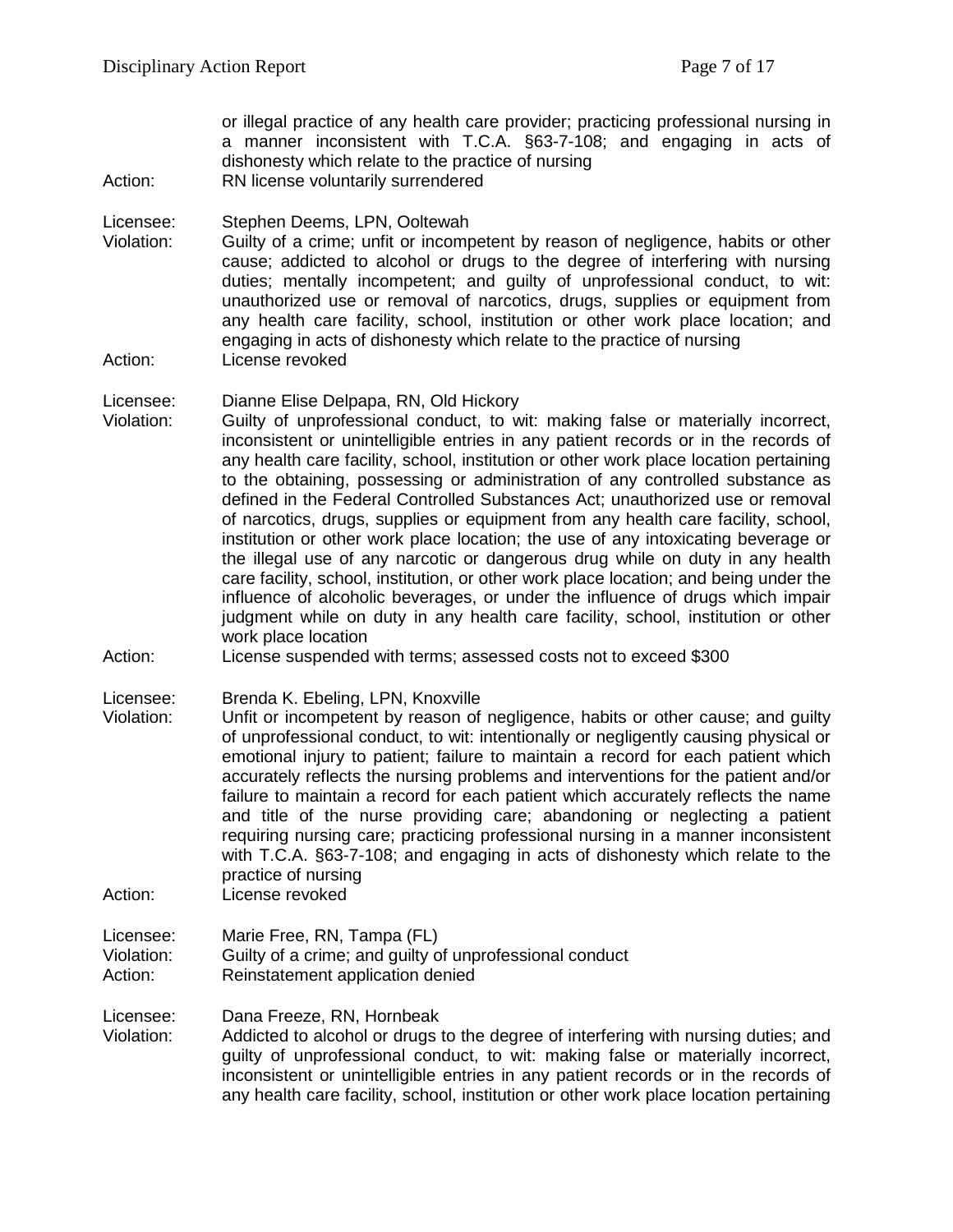|                                    | to the obtaining, possessing or administration of any controlled substance as<br>defined in the Federal Controlled Substances Act; and unauthorized use or<br>removal of narcotics, drugs, supplies or equipment from any health care facility,<br>school, institution or other work place location                                                                                                                                                                                                                                                                                                                                                                                                                                                                                                                                                                                                                                                                                                            |
|------------------------------------|----------------------------------------------------------------------------------------------------------------------------------------------------------------------------------------------------------------------------------------------------------------------------------------------------------------------------------------------------------------------------------------------------------------------------------------------------------------------------------------------------------------------------------------------------------------------------------------------------------------------------------------------------------------------------------------------------------------------------------------------------------------------------------------------------------------------------------------------------------------------------------------------------------------------------------------------------------------------------------------------------------------|
| Action:                            | Second Amended Consent Order-License suspended with terms                                                                                                                                                                                                                                                                                                                                                                                                                                                                                                                                                                                                                                                                                                                                                                                                                                                                                                                                                      |
| Licensee:<br>Violation:            | Samantha Audrey Haak, LPN, Shiloh<br>Guilty of a crime; unfit or incompetent by reason of negligence, habits or other<br>cause; and guilty of unprofessional conduct, to wit: engaging in acts of<br>dishonesty which relate to the practice of nursing                                                                                                                                                                                                                                                                                                                                                                                                                                                                                                                                                                                                                                                                                                                                                        |
| Action:                            | License suspended with terms; assessed costs not to exceed \$200                                                                                                                                                                                                                                                                                                                                                                                                                                                                                                                                                                                                                                                                                                                                                                                                                                                                                                                                               |
| Licensee:<br>Violation:            | Karen Hand, RN, Flintstone, GA<br>Guilty of unprofessional conduct, to wit: engaging in acts of dishonesty which<br>relate to the practice of nursing                                                                                                                                                                                                                                                                                                                                                                                                                                                                                                                                                                                                                                                                                                                                                                                                                                                          |
| Action:                            | License revoked; assessed \$18,000 in civil penalties, plus costs not to exceed<br>\$10,000                                                                                                                                                                                                                                                                                                                                                                                                                                                                                                                                                                                                                                                                                                                                                                                                                                                                                                                    |
| Licensee:<br>Violation:<br>Action: | Crystal Harber, RN (MS), Corinth, MS<br>Guilty of unprofessional conduct, to wit: failure to maintain a record for each<br>patient which accurately reflects the nursing problems and interventions for the<br>patient and/or failure to maintain a record for each patient which accurately<br>reflects the name and title of the nurse providing care; making false or materially<br>incorrect, inconsistent or unintelligible entries in any patient records or in the<br>records of any health care facility, school, institution or other work place location<br>pertaining to the obtaining, possessing or administration of any controlled<br>substance as defined in the Federal Controlled Substances Act; and<br>unauthorized use or removal of narcotics, drugs, supplies or equipment from<br>any health care facility, school, institution or other work place location<br>Privilege to practice nursing in the State of Tennessee voluntarily surrendered;<br>assessed costs not to exceed \$500 |
| Licensee:<br>Violation:<br>Action: | Lynda Rose Hardy, RN, Knoxville<br>Practiced nursing without being duly licensed to do so; and has violated or<br>attempted to violate, directly or indirectly, or assisted in or abetted the violation<br>of or conspired to violate any provision of this chapter or any lawful order of the<br>Board issued pursuant thereto<br>Conditional licensure granted; assessed \$1,000 in civil penalties                                                                                                                                                                                                                                                                                                                                                                                                                                                                                                                                                                                                          |
|                                    |                                                                                                                                                                                                                                                                                                                                                                                                                                                                                                                                                                                                                                                                                                                                                                                                                                                                                                                                                                                                                |
| Licensee:<br>Violation:<br>Action: | Christina L. Holifield, RN, Collierville<br>Guilty of a crime<br>Conditional reinstatement granted; license suspended; suspension stayed;<br>license placed on probation concurrent with Tennessee Professional Assistance<br>Program monitoring agreement but for no less than five years                                                                                                                                                                                                                                                                                                                                                                                                                                                                                                                                                                                                                                                                                                                     |
| Licensee:<br>Violation:<br>Action: | Angela Jackson, LPN applicant, Griffin (GA)<br>Guilty of a crime; and guilty of unprofessional conduct<br>Endorsement application denied                                                                                                                                                                                                                                                                                                                                                                                                                                                                                                                                                                                                                                                                                                                                                                                                                                                                       |
| Licensee:                          | Renee Marie Jacquemain, RN, Knoxville                                                                                                                                                                                                                                                                                                                                                                                                                                                                                                                                                                                                                                                                                                                                                                                                                                                                                                                                                                          |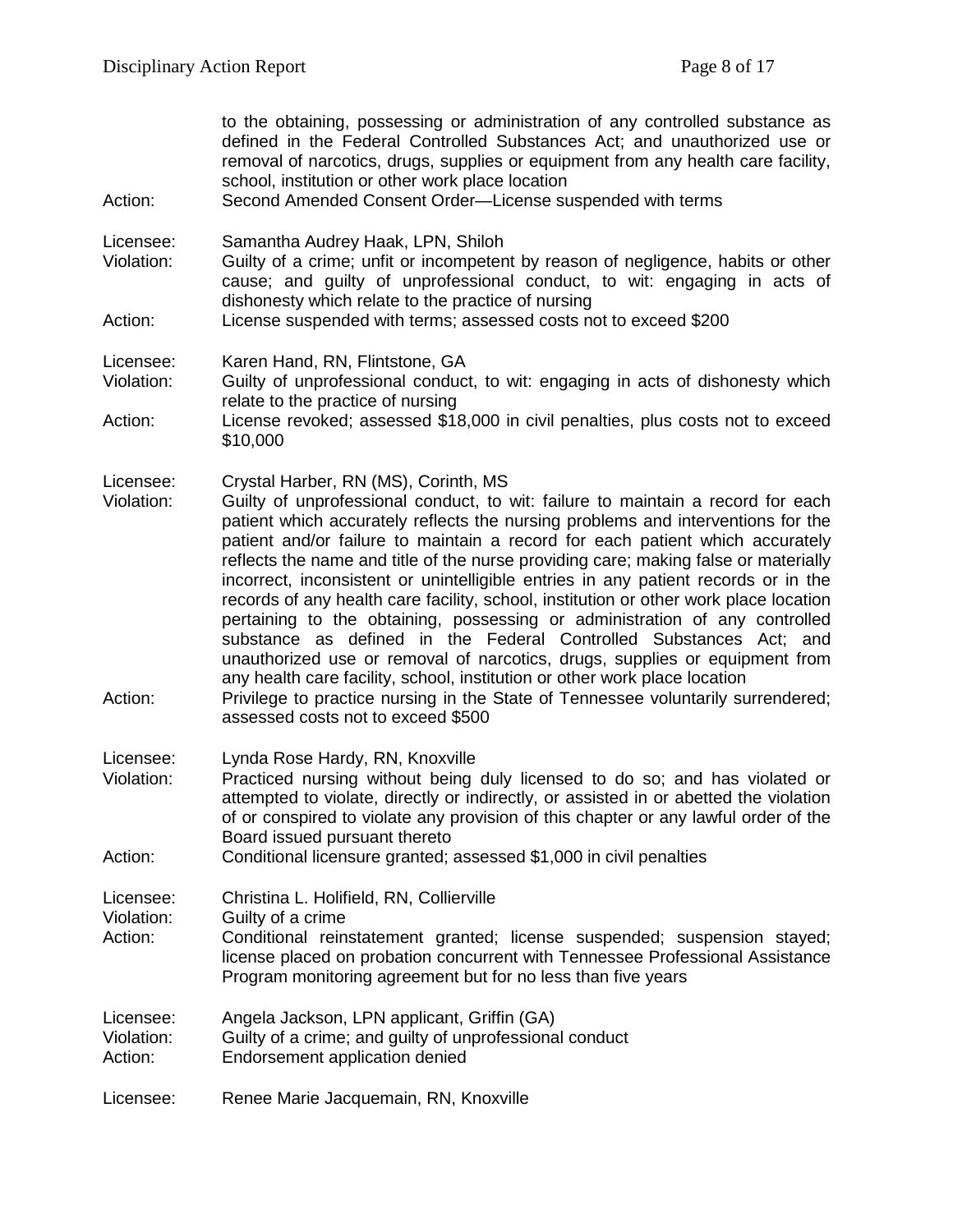| Violation:<br>Action:              | Guilty of unprofessional conduct<br>License suspended with terms; assessed a \$1,000 civil penalty, plus costs not<br>to exceed \$5,000                                                                                                                                                                                                                                                                                                                                                                                                                                                                                                                                                                                |
|------------------------------------|------------------------------------------------------------------------------------------------------------------------------------------------------------------------------------------------------------------------------------------------------------------------------------------------------------------------------------------------------------------------------------------------------------------------------------------------------------------------------------------------------------------------------------------------------------------------------------------------------------------------------------------------------------------------------------------------------------------------|
| Licensee:<br>Violation:<br>Action: | April D. Jones, LPN, McMinnville<br>Guilty of unprofessional conduct, to wit: revocation, suspension, probation or<br>other discipline of a license to practice nursing by another state or territory of the<br>United States for any act or omission which would constitute grounds for the<br>revocation, suspension, probation or other discipline of a license in this state<br>License revoked; assessed \$1,000 in civil penalties, plus costs not to exceed<br>\$2,500                                                                                                                                                                                                                                          |
| Licensee:<br>Violation:<br>Action: | Lorenzo Kamanda, LPN, Johnson City<br>Guilty of a crime; unfit or incompetent by reason of negligence, habits or other<br>cause; and guilty of unprofessional conduct, to wit: intentionally or negligently<br>causing physical or emotional injury to patient; engaging in acts of dishonesty<br>which relate to the practice of nursing<br>License revoked; placement on the Abuse Registry; assessed \$9,000 in civil                                                                                                                                                                                                                                                                                               |
|                                    | penalties, plus costs not to exceed \$6,000                                                                                                                                                                                                                                                                                                                                                                                                                                                                                                                                                                                                                                                                            |
| Licensee:<br>Violation:<br>Action: | Buffy Renee Kirkland, RN/APRN, Maryville<br>Guilty of a crime; and guilty of unprofessional conduct, to wit: unauthorized use<br>or removal of narcotics, drugs, supplies or equipment from any health care<br>facility, school, institution or other work place location; and engaging in acts of<br>dishonesty which relate to the practice of nursing<br>RN license and APRN certificate voluntarily surrendered                                                                                                                                                                                                                                                                                                    |
|                                    |                                                                                                                                                                                                                                                                                                                                                                                                                                                                                                                                                                                                                                                                                                                        |
| Licensee:<br>Violation:<br>Action: | Melvin Kelly Kitts, RN, Bristol<br>Guilty of unprofessional conduct<br>Conditional reinstatement granted; license suspended; suspension stayed;<br>license placed on probation concurrent with Tennessee Professional Assistance<br>Program monitoring agreement but for no less than two years                                                                                                                                                                                                                                                                                                                                                                                                                        |
| Licensee:<br>Violation:<br>Action: | Richard Knauber, RN, Manchester<br>Unfit or incompetent by reason of negligence, habits or other cause; and guilty<br>of unprofessional conduct<br>License voluntarily surrendered                                                                                                                                                                                                                                                                                                                                                                                                                                                                                                                                     |
| Licensee:<br>Violation:<br>Action: | Pamela Lane-Burbank, RN, Knoxville<br>Guilty of unprofessional conduct, to wit: intentionally or negligently causing<br>physical or emotional injury to patient; failure to maintain a record for each<br>patient which accurately reflects the nursing problems and interventions for the<br>patient and/or failure to maintain a record for each patient which accurately<br>reflects the name and title of the nurse providing care; unauthorized use or<br>removal of narcotics, drugs, supplies or equipment from any health care facility,<br>school, institution or other work place location; and engaging in acts of<br>dishonesty which relate to the practice of nursing<br>License voluntarily surrendered |
| Licensee:                          | Willie McRae, LPN, Nashville                                                                                                                                                                                                                                                                                                                                                                                                                                                                                                                                                                                                                                                                                           |
|                                    |                                                                                                                                                                                                                                                                                                                                                                                                                                                                                                                                                                                                                                                                                                                        |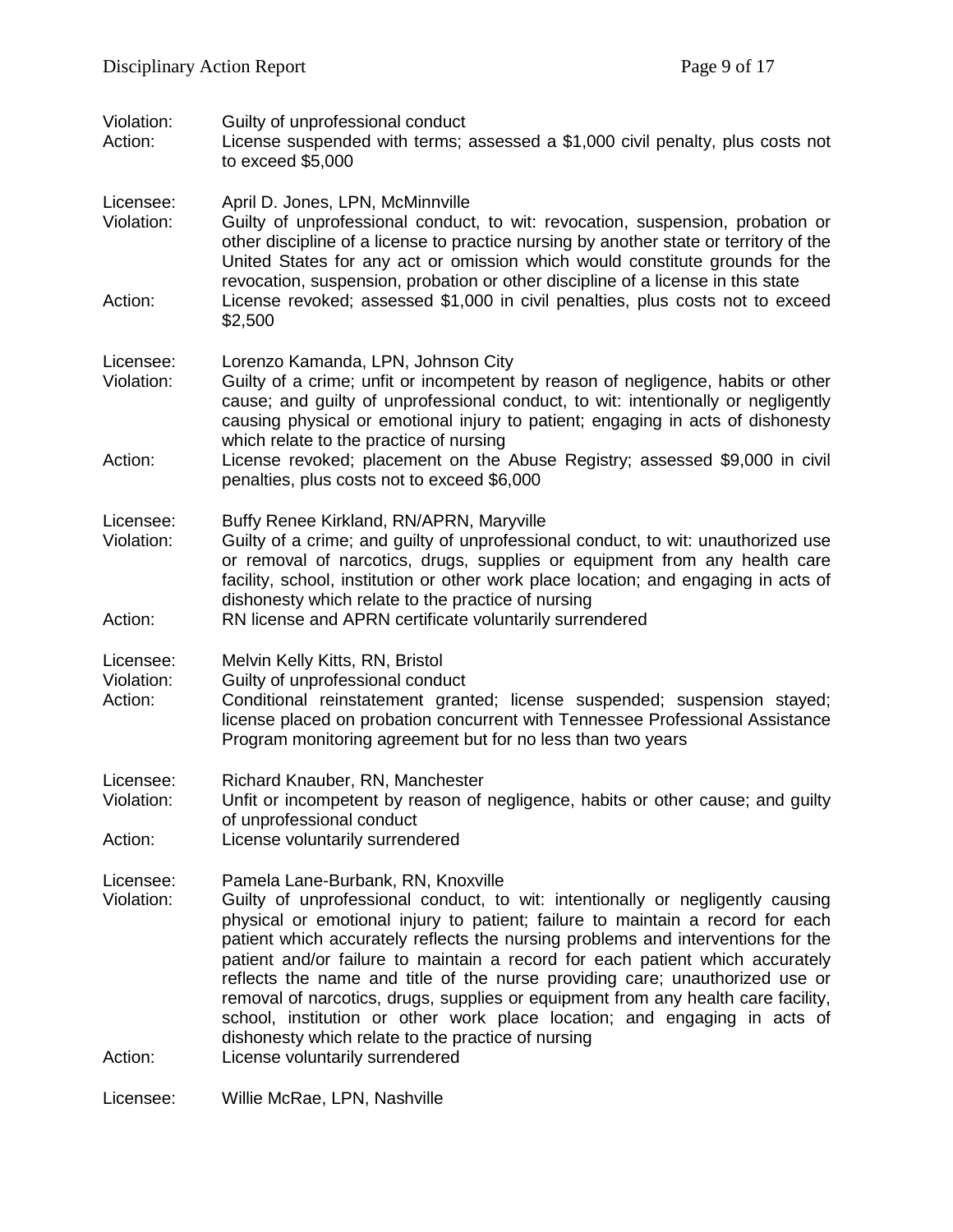| Violation:                         | Guilty of unprofessional conduct, to wit: intentionally or negligently causing<br>physical or emotional injury to patient; and abandoning or neglecting a patient<br>requiring nursing care                                                                                                                                                                                                                                                                                                                                                         |
|------------------------------------|-----------------------------------------------------------------------------------------------------------------------------------------------------------------------------------------------------------------------------------------------------------------------------------------------------------------------------------------------------------------------------------------------------------------------------------------------------------------------------------------------------------------------------------------------------|
| Action:                            | License placed on probation with terms; must obtain continuing education hours<br>in the area of pressure ulcer management, measuring and staging                                                                                                                                                                                                                                                                                                                                                                                                   |
| Licensee:<br>Violation:            | Michelle Merritt, RN, Dandridge<br>Guilty of a crime; has violated or attempted to violate, directly or indirectly, or<br>assisted in or abetted the violation of or conspired to violate any provision of this<br>chapter or any lawful order of the Board issued pursuant thereto; and guilty of<br>unprofessional conduct                                                                                                                                                                                                                        |
| Action:                            | Reinstatement application denied                                                                                                                                                                                                                                                                                                                                                                                                                                                                                                                    |
| Licensee:<br>Violation:<br>Action: | Thurstle Mullen, RN, Cordova<br>Guilty of a crime<br>License reprimanded; assessed a \$50.00 civil penalty, plus costs not to exceed                                                                                                                                                                                                                                                                                                                                                                                                                |
|                                    | \$200                                                                                                                                                                                                                                                                                                                                                                                                                                                                                                                                               |
| Licensee:<br>Violation:            | Jennifer V. Neel, RN/APRN, Mt. Pleasant<br>Has violated or attempted to violate, directly or indirectly, or assisted in or<br>abetted the violation of or conspired to violate any provision of this chapter or<br>any lawful order of the Board issued pursuant thereto                                                                                                                                                                                                                                                                            |
| Action:                            | RN license and APRN certificate revoked; assessed \$1,000 in civil penalties,<br>plus costs not to exceed \$10,000                                                                                                                                                                                                                                                                                                                                                                                                                                  |
| Licensee:                          | Austin Perkins, RN, Lebanon                                                                                                                                                                                                                                                                                                                                                                                                                                                                                                                         |
| Violation:<br>Action:              | Guilty of a crime<br>Conditional renewal granted; license suspended with terms                                                                                                                                                                                                                                                                                                                                                                                                                                                                      |
| Licensee:<br>Violation:            | Kiley Pine, RN, Memphis<br>Guilty of unprofessional conduct, to wit: failure to maintain a record for each<br>patient which accurately reflects the nursing problems and interventions for the<br>patient and/or failure to maintain a record for each patient which accurately<br>reflects the name and title of the nurse providing care; violating confidentiality of<br>information or knowledge concerning the patient, except when required to do so<br>by law; and engaging in acts of dishonesty which relate to the practice of<br>nursing |
| Action:                            | License placed on probation for no less than two years; must obtain continuing<br>education hours in the areas of documentation, professional boundaries, and<br>ethics; assessed a \$500 civil penalty                                                                                                                                                                                                                                                                                                                                             |
| Licensee:<br>Violation:            | Nancy Purtell, RN, Franklin<br>Practiced nursing without being duly licensed to do so; and has violated or<br>attempted to violate, directly or indirectly, or assisted in or abetted the violation                                                                                                                                                                                                                                                                                                                                                 |
| Action:                            | of or conspired to violate any provision of this chapter or any lawful order of the<br>Board issued pursuant thereto<br>Conditional licensure granted; assessed \$2,000 in civil penalties                                                                                                                                                                                                                                                                                                                                                          |
| Licensee:<br>Violation:            | Summer Michelle Rader, RN, Humboldt<br>Guilty of unprofessional conduct, to wit: intentionally or negligently causing                                                                                                                                                                                                                                                                                                                                                                                                                               |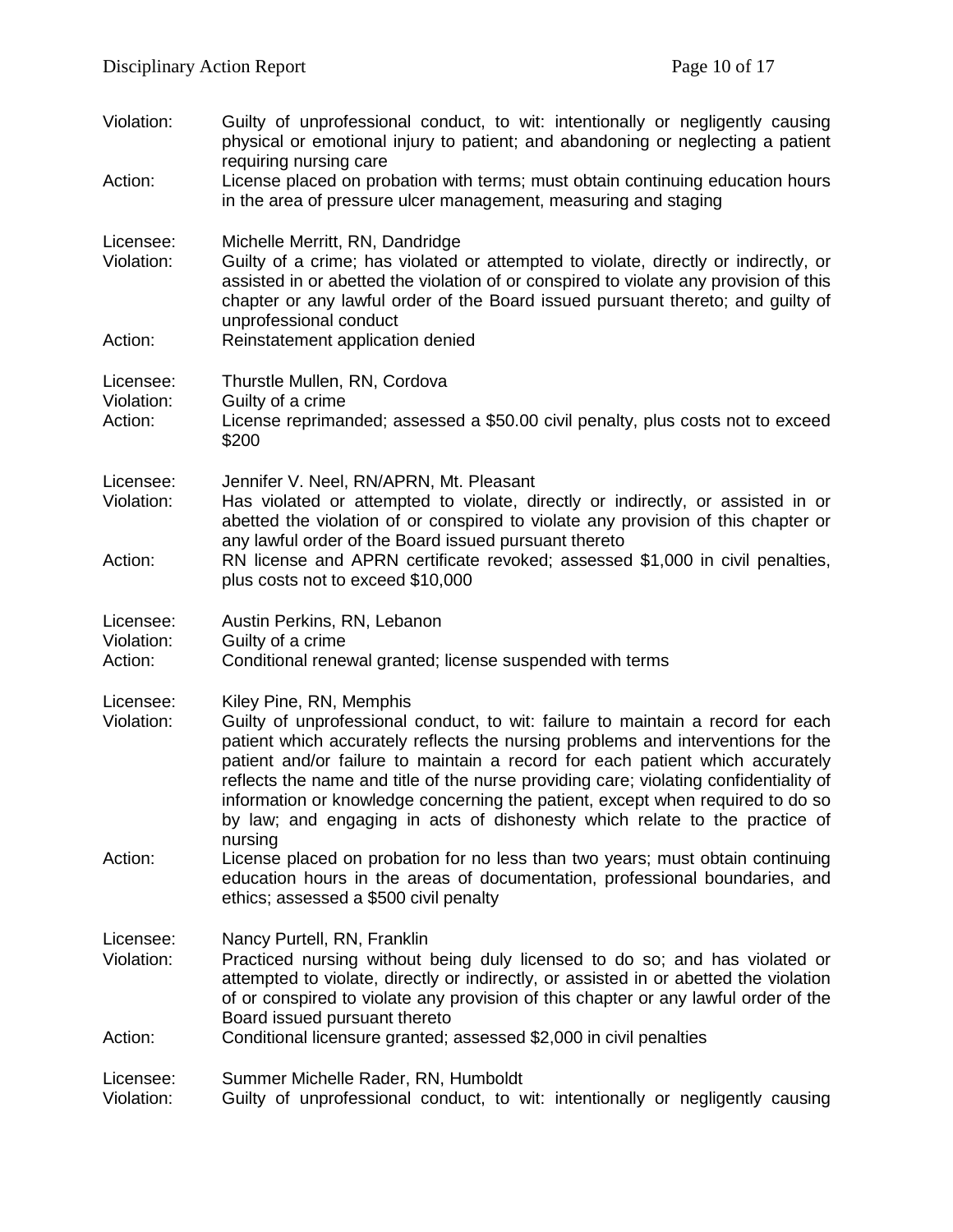physical or emotional injury to a patient; and abandoning or neglecting a patient requiring nursing care

Action: License placed on probation for no less than one year; must obtain continuing education hours in the areas of patient assessment, ethics, recordkeeping, and care of patients in home health settings; assessed a \$500 civil penalty, plus costs not to exceed \$500

Licensee: Kimberly E. Rawls, LPN, Cordova

- Violation: Guilty of unprofessional conduct, to wit: failure to maintain a record for each patient which accurately reflects the nursing problems and interventions for the patient and/or failure to maintain a record for each patient which accurately reflects the name and title of the nurse providing care
- Action: License suspended with terms; must obtain continuing education hours in the areas of charting/documentation, medication administration, and physical assessment; assessed costs not to exceed \$5,000

Licensee: Petrie Rice, LPN, Memphis

- Violation: Guilty of unprofessional conduct
- Action: Reinstatement application denied
- Licensee: Allison Richardson, LPN, Knoxville<br>Violation: Guilty of unprofessional conduct.
- Guilty of unprofessional conduct, to wit: failure to maintain a record for each patient which accurately reflects the nursing problems and interventions for the patient and/or failure to maintain a record for each patient which accurately reflects the name and title of the nurse providing care; and making false or materially incorrect, inconsistent or unintelligible entries in any patient records or in the records of any health care facility, school, institution or other work place location pertaining to the obtaining, possessing or administration of any controlled substance as defined in the Federal Controlled Substances Act Action: License reprimanded; must obtain continuing education hours in the areas of charting/documentation, including wastage of medication, and administration of pain medication, including pain assessment of patients; assessed costs not to exceed \$250
- Licensee: Kristian Richardson, RN, Covington
- Violation: Unfit or incompetent by reason of negligence, habits or other cause; addicted to alcohol or drugs to the degree of interfering with nursing duties; and guilty of unprofessional conduct, to wit: failure to maintain a record for each patient which accurately reflects the nursing problems and interventions for the patient and/or failure to maintain a record for each patient which accurately reflects the name and title of the nurse providing care; and being under the influence of alcoholic beverages, or under the influence of drugs which impair judgment while on duty in any health care facility, school, institution or other work place location
- Action: License suspended; suspension stayed; license placed on probation to run concurrent with Tennessee Professional Assistance monitoring agreement but for no less than three years

Licensee: Misty Risner, RN/APRN, Lawrenceburg Violation: Guilty of a crime; and mentally incompetent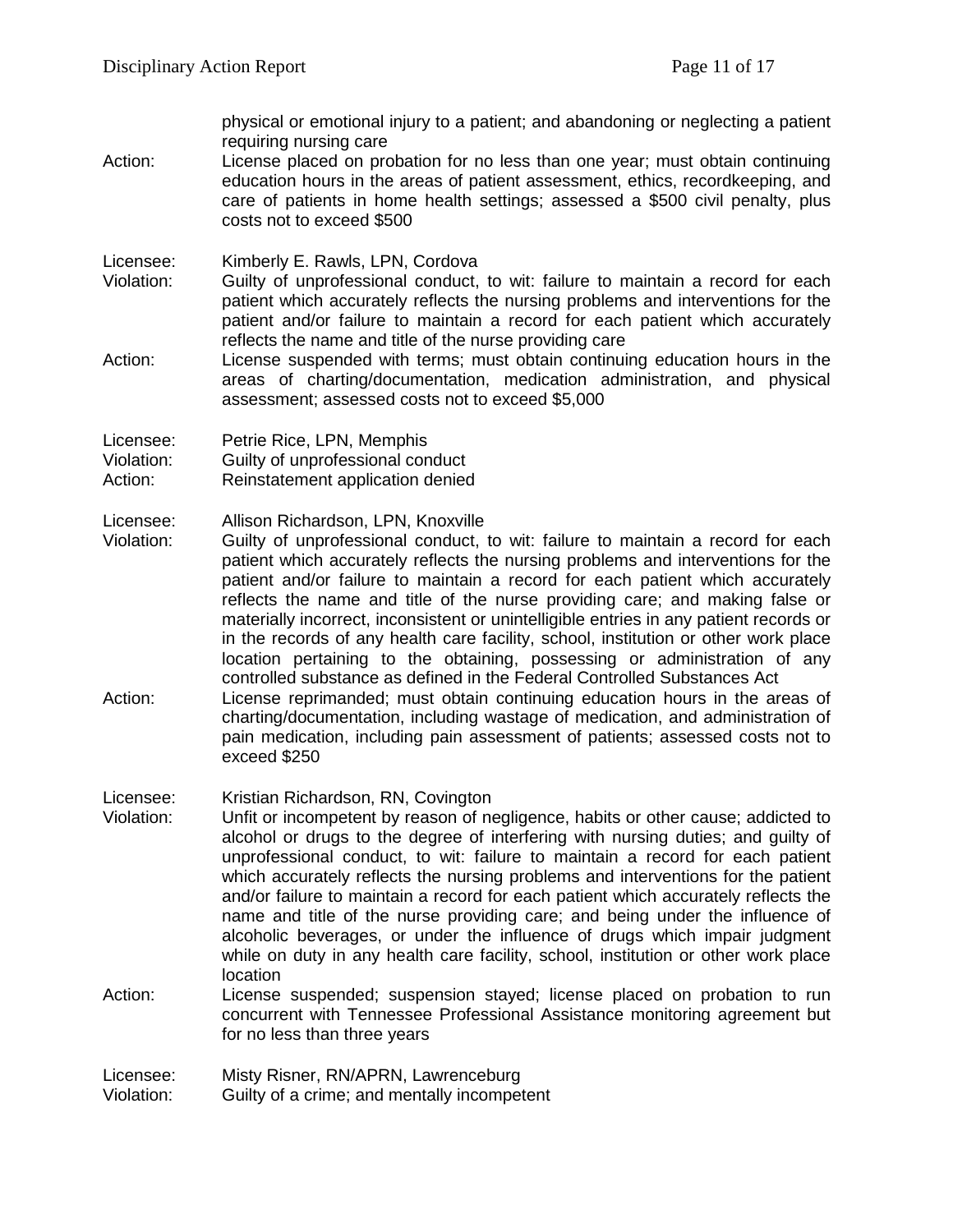Action: RN license and APRN certificate revoked; assessed \$2,000 in civil penalties, plus costs not to exceed \$6,000

Licensee: Tricia J. Robinson, RN, Tazewell

- Violation: Guilty of fraud or deceit in procuring or attempting to procure a license to practice nursing; and guilty of unprofessional conduct, to wit: revocation, suspension, probation or other discipline of a license to practice nursing by another state or territory of the United States for any act or omission which would constitute grounds for the revocation, suspension, probation or other discipline of a license in this state
- Action: License revoked; assessed \$3,000 in civil penalties, plus costs no to exceed \$5,000

# Licensee: Susan Roeske, RN, Fall Branch

- Violation: Unfit or incompetent by reason of negligence, habits or other cause; addicted to alcohol or drugs to the degree of interfering with nursing duties; and guilty of unprofessional conduct, to wit: unauthorized use or removal of narcotics, drugs, supplies or equipment from any health care facility, school, institution or other work place location; and engaging in acts of dishonesty which relate to the practice of nursing
- Action: License suspended with terms; assessed costs not to exceed \$200

Licensee: Candace Simpson, RN, Rossville (GA)

- Violation: Unfit or incompetent by reason of negligence, habits or other cause; and guilty of unprofessional conduct
- Action: License suspended with terms; assessed a \$1,000 civil penalty, plus costs not to exceed \$5,000
- Licensee: Mertice Marie Spencer, RN, Pensacola (FL)
- Violation: Guilty of fraud or deceit in procuring or attempting to procure a license to practice nursing; guilty of a crime; and guilty of unprofessional conduct, to wit: revocation, suspension, probation or other discipline of a license to practice nursing by another state or territory of the United States for any act or omission which would constitute grounds for the revocation, suspension, probation or other discipline of a license in this state
- Action: License suspended with terms; assessed costs not to exceed \$3,000

Licensee: Kimberly K. Thomas, LPN, Kenton

- Violation: Guilty of unprofessional conduct, to wit: failure to maintain a record for each patient which accurately reflects the nursing problems and interventions for the patient and/or failure to maintain a record for each patient which accurately reflects the name and title of the nurse providing care
- Action: License suspended with terms

Licensee: Deedra Unger, LPN, Hohenwald

Violation: Unfit or incompetent by reason of negligence, habits or other cause; and guilty of unprofessional conduct, to wit: making false or materially incorrect, inconsistent or unintelligible entries in any patient records or in the records of any health care facility, school, institution or other work place location pertaining to the obtaining, possessing or administration of any controlled substance as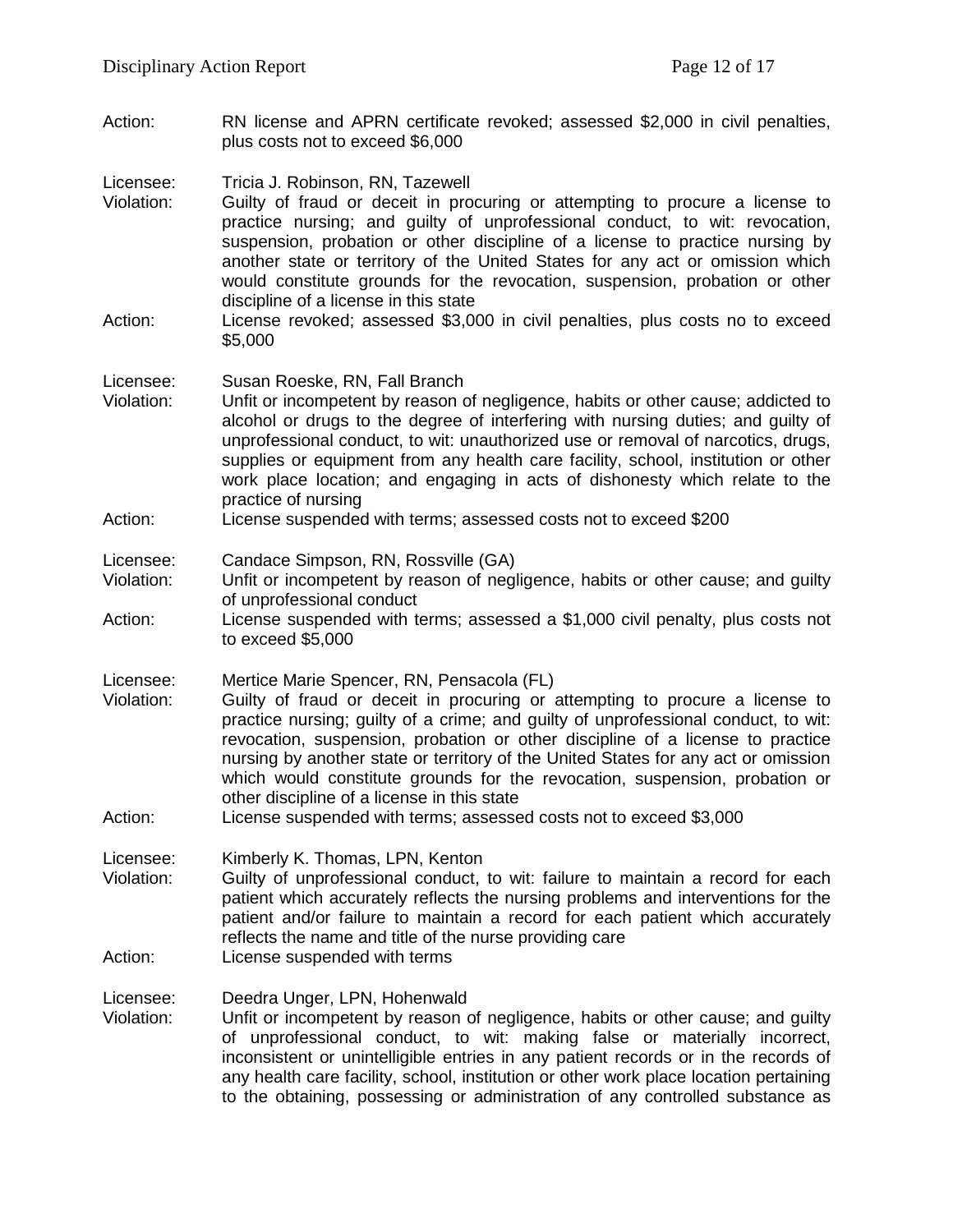| Action:                 | defined in the Federal Controlled Substances Act; practicing professional<br>nursing in a manner inconsistent with T.C.A. §63-7-108; and engaging in acts of<br>dishonesty which relate to the practice of nursing<br>License revoked                                                                                                                                                                                                                                                                                                                                                                                                                                                                                                                                                                                                                                                                                                                                                                                                        |
|-------------------------|----------------------------------------------------------------------------------------------------------------------------------------------------------------------------------------------------------------------------------------------------------------------------------------------------------------------------------------------------------------------------------------------------------------------------------------------------------------------------------------------------------------------------------------------------------------------------------------------------------------------------------------------------------------------------------------------------------------------------------------------------------------------------------------------------------------------------------------------------------------------------------------------------------------------------------------------------------------------------------------------------------------------------------------------|
| Licensee:<br>Violation: | Lucas Valenca, RN, Ooltewah<br>Guilty of unprofessional conduct, to wit: failure to maintain a record for each<br>patient which accurately reflects the nursing problems and interventions for the<br>patient and/or failure to maintain a record for each patient which accurately                                                                                                                                                                                                                                                                                                                                                                                                                                                                                                                                                                                                                                                                                                                                                          |
| Action:                 | reflects the name and title of the nurse providing care<br>License voluntarily surrendered; assessed a \$500 civil penalty, plus costs not to<br>exceed \$500                                                                                                                                                                                                                                                                                                                                                                                                                                                                                                                                                                                                                                                                                                                                                                                                                                                                                |
| Licensee:               | Dustin Williams, RN (NC), Pikeville, KY                                                                                                                                                                                                                                                                                                                                                                                                                                                                                                                                                                                                                                                                                                                                                                                                                                                                                                                                                                                                      |
| Violation:<br>Action:   | Guilty of unprofessional conduct<br>Privilege to practice nursing in the State of Tennessee revoked; assessed a<br>\$500 civil penalty, plus costs not to exceed \$5,000                                                                                                                                                                                                                                                                                                                                                                                                                                                                                                                                                                                                                                                                                                                                                                                                                                                                     |
| Licensee:<br>Violation: | Elizabeth Woodard, RN, Rossville (GA)<br>Unfit or incompetent by reason of negligence, habits or other cause; and guilty<br>of unprofessional conduct, to wit: failure to maintain a record for each patient<br>which accurately reflects the nursing problems and interventions for the patient<br>and/or failure to maintain a record for each patient which accurately reflects the<br>name and title of the nurse providing care; making false or materially incorrect,<br>inconsistent or unintelligible entries in any patient records or in the records of<br>any health care facility, school, institution or other work place location pertaining<br>to the obtaining, possessing or administration of any controlled substance as<br>defined in the Federal Controlled Substances Act; unauthorized use or removal<br>of narcotics, drugs, supplies or equipment from any health care facility, school,<br>institution or other work place location; and engaging in acts of dishonesty which<br>relate to the practice of nursing |
| Action:                 | License placed on probation with terms; must obtain continuing education<br>hours; assessed \$500 in civil penalties                                                                                                                                                                                                                                                                                                                                                                                                                                                                                                                                                                                                                                                                                                                                                                                                                                                                                                                         |
| Licensee:               | Jennifer Paige Young, RN, Hilham                                                                                                                                                                                                                                                                                                                                                                                                                                                                                                                                                                                                                                                                                                                                                                                                                                                                                                                                                                                                             |
| Violation:<br>Action:   | Guilty of unprofessional conduct<br>License placed on probation with terms; must obtain continuing education hours                                                                                                                                                                                                                                                                                                                                                                                                                                                                                                                                                                                                                                                                                                                                                                                                                                                                                                                           |

on the topic of boundary violations; assessed a \$1,000 civil penalty

### **BOARD OF OSTEOPATHIC EXAMINERS**

Licensee: Jody Johnson, DO, Prestonburg, KY<br>Violation: Disciplinary action against the licens

- Disciplinary action against the licensee to practice medicine by another state or territory of the United States for any acts or omissions that would constitute grounds for discipline of a licensee licensed in this State
- Action: License restricted/limited for an indefinite period of time with terms; assessed costs not to exceed \$1,000

Licensee: Anthony R. Yount, DO, Johnson City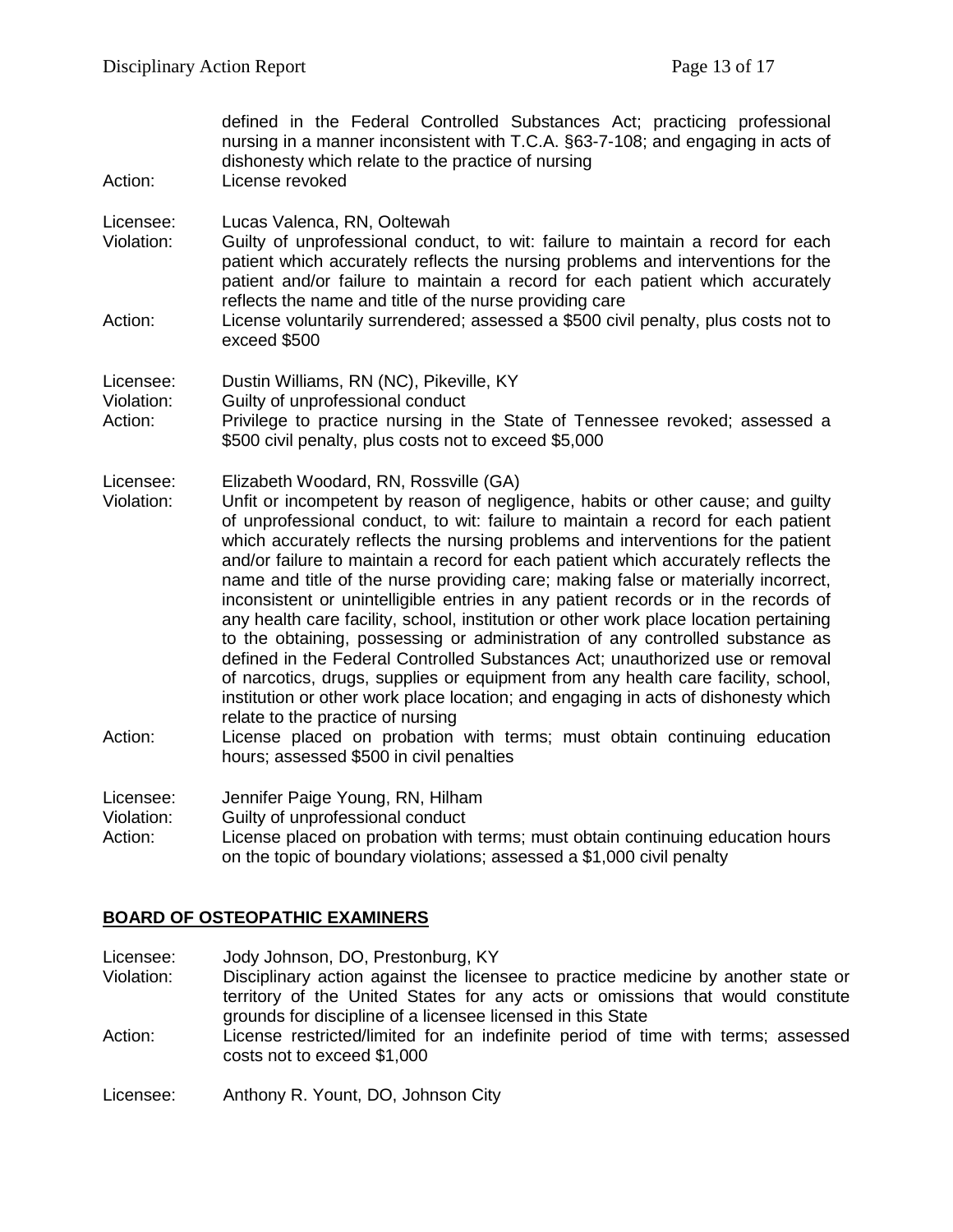- Violation: Disciplinary action against the licensee to practice medicine by another state or territory of the United States for any acts or omissions that would constitute grounds for discipline of a licensee licensed in this State; unprofessional, dishonorable or unethical conduct
- Action: License reprimanded with terms; assessed costs not to exceed \$2,000

#### **BOARD OF PHARMACY**

| Licensee:  | Paris J. Dotson, RT, Memphis      |
|------------|-----------------------------------|
| Violation: | Failed to pay student loan        |
| Action:    | License suspended                 |
| Licensee:  | Mary Elizabeth Weaver, RT, Selmer |
| Violation: | Failed to pay student loan        |

Action: License suspended

### **BOARD OF PHYSICAL THERAPY**

| Licensee:<br>Violation:<br>Action: | Tonya Gail Cooper, PTA, Knoxville<br>Failed to pay student loan<br>License suspended                                                                                                                                                                                                                                                                                                                                                                                                                                                                                                                                      |
|------------------------------------|---------------------------------------------------------------------------------------------------------------------------------------------------------------------------------------------------------------------------------------------------------------------------------------------------------------------------------------------------------------------------------------------------------------------------------------------------------------------------------------------------------------------------------------------------------------------------------------------------------------------------|
| Name:<br>Violation:                | Michael Todd Dolen, PTA, Kingsport<br>A violation of attempted violation, directly or indirectly, or assisting in or abetting<br>the violation of or conspiring to violate any provisions of this chapter or any lawful<br>order of the board issued pursuant thereto or any criminal statute of the state of                                                                                                                                                                                                                                                                                                             |
| Action:                            | Tennessee; violated TCA § 55-10-401<br>License placed on probation for 2 years with terms; assessed costs not to exceed<br>\$5,000                                                                                                                                                                                                                                                                                                                                                                                                                                                                                        |
| Name:<br>Violation:<br>Action:     | Lawrence E. Gallagher, PT, Nashville<br>Making false or misleading statements or representations, being guilty of fraud or<br>deceit in obtaining admission to practice or being guilty of fraud or deceit in the<br>licensee's practice; failing to adhere to standards of ethics of the physical therapy<br>profession; violated Code of Ethics for the Physical Therapists; failed to adhere to<br>rules and/or statute regarding ethics<br>License voluntarily surrendered; assessed costs not to exceed \$5,000                                                                                                      |
| Name:<br>Violation:                | Russell Allen Morris, PT, Mayfield, KY<br>Making false or misleading statements or representations, being guilty of fraud or<br>deceit in obtaining admission to practice or being guilty of fraud or deceit in the<br>licensee's practice; charging unreasonable or fraudulent fees for services<br>performed or not performed; disciplinary actions against a person licensed to<br>practice as a physical therapist or physical therapist assistant by another state of<br>territory of the United States for any acts or omissions that would constitute<br>grounds for discipline of a person licensed in this state |
| Action:                            | License reprimanded and suspended. Suspension stayed and license placed on<br>probation for 2 years with terms; assessed \$500 civil penalty, plus costs not to<br>exceed \$5,000                                                                                                                                                                                                                                                                                                                                                                                                                                         |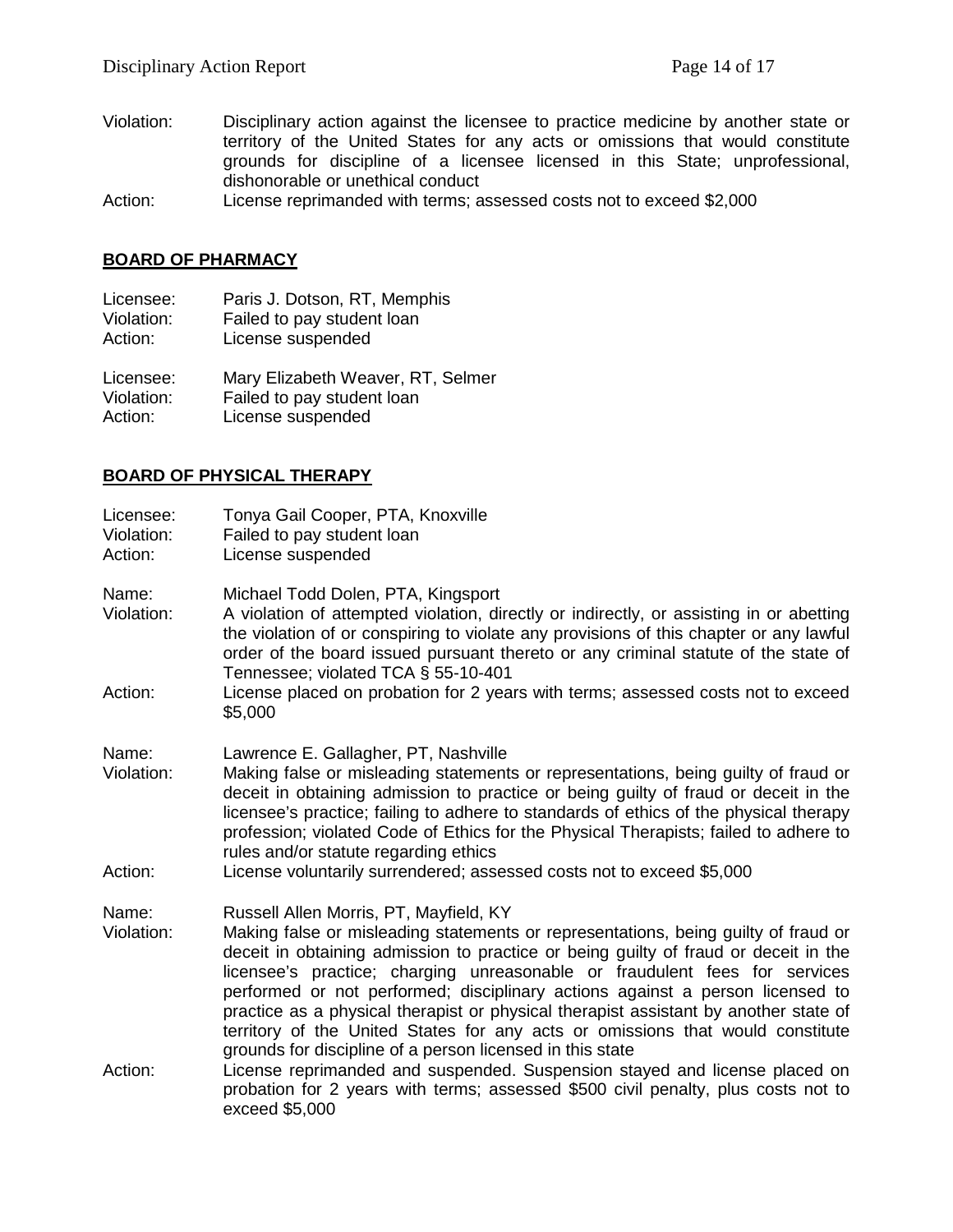| Name:      | Joseph Jack Smith, PT, Hermitage                                                                                                                                                  |
|------------|-----------------------------------------------------------------------------------------------------------------------------------------------------------------------------------|
| Violation: | A violation of attempted violation, directly or indirectly, or assisting in or abetting<br>the violation of or conspiring to violate any provisions of this chapter or any lawful |
|            | order of the board issued pursuant thereto or any criminal statute of the state of<br>Tennessee                                                                                   |
| Action:    | License placed on probation for not less than one year with terms; assessed costs<br>not to exceed \$5,000                                                                        |

# **BOARD OF RESPIRATORY CARE**

Name: Michael Blockley, CRT, East Ridge Violation: Failed to pay student loan Action: License Suspended

### **BOARD OF SOCIAL WORKER LICENSURE**

- Name: James C. Williams, LCSW, Knoxville
- Violation: Unprofessional or unethical conduct, or engaging in practices in connection with the practice of social work that are in violation of the standards of professional conduct, as defined in this section or prescribed by the rules of the board; engaging in sexual activities with current or former clients; failing to make every effort to avoid dual relationships with clients and/or relationships that might impair the licensee's independent professional judgement and impair the quality of services to each client
- Action: License voluntarily surrendered
- Name: Tamara R. Parker, LBSW, Memphis
- Violation: Willful or repeated violation of any provisions of this chapter or any rules of the board; conduct reflecting unfavorably upon the profession of social work; failed to adhere to rules and/or statute regarding continuing education
- Action: License reprimanded; assessed \$200 civil penalty
- Name: Shakebra L. Young, LMSW, Walls, MS Violation: Fraud, deception, misrepresentation, dishonest or illegal practices in or connected with the practice of social work; unprofessional or unethical conduct, or engaging in practices in connection with the practice of social work that are in violation of the standards of professional conduct, as defined in this section or prescribed by the rules of the board; conduct reflecting unfavorably upon the profession of social work; failed to adhere to rules and/or statute regarding standards of conduct;
- violated National Association of Social Workers Code of Ethics, to wit: billing Action: License voluntarily surrendered

# **DIVISION OF EMERGENCY MEDICAL SERVICES**

Licensee: Johnny Clay Cupp, Jr., EMS,Knoxville Violation: Failed to pay student loan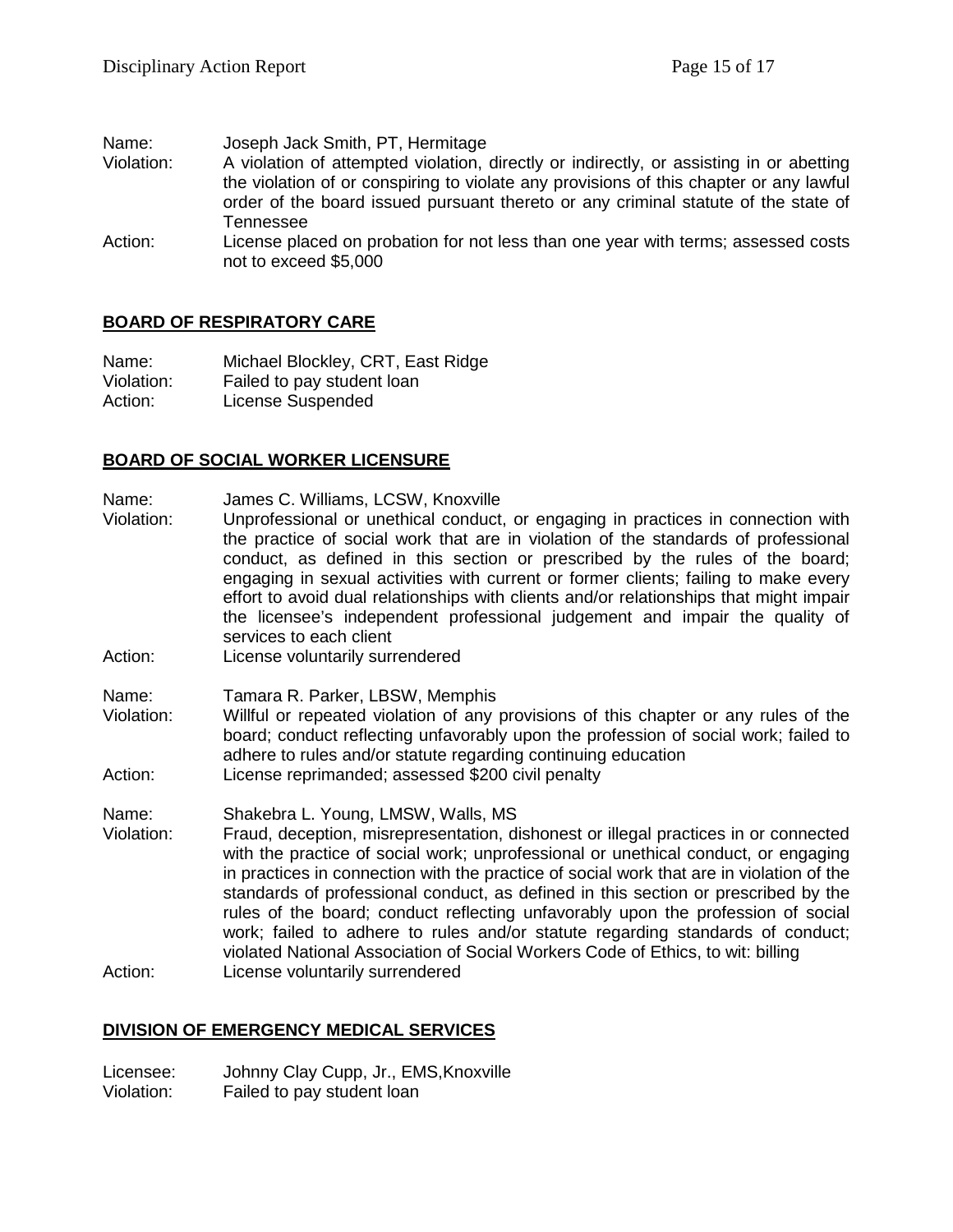Action: License suspended

Licensee: Mary G. Frady, EMS, Spring City<br>Violation: Failed to pay student loan Failed to pay student loan Action: License suspended

### **DIVISION OF PAIN MANAGEMENT CLINICS**

Name: Med Choice PC d/b/a Pro Care, Certificate #121, Kingsport Tihomir Tochev, MD, Certificate Holder Violation: Failed to adhere to rules and/or statute, regarding Medical Director responsibilities, Certificate Holder responsibilities, clinical supervision requirements Action: Pain Clinic certificate voluntarily surrendered; assessed \$32,400, plus costs not to exceed \$3,000

# **ABUSE REGISTRY**

| Name:       | Julie Alderman                        |
|-------------|---------------------------------------|
| Abuse:      | Sexual                                |
| Profession: | Not provided                          |
| Name:       | David L. Byars                        |
| Abuse:      | Physical                              |
| Profession: | <b>Direct Support Staff</b>           |
| Name:       | Montrez Deon Edmondson                |
| Abuse:      | Sexual                                |
| Profession: | Not provided                          |
| Name:       | <b>Gregory Forrest Elrod</b>          |
| Abuse:      | Theft/Misappropriation                |
| Profession: | Not provided                          |
| Name:       | Angel Nicole Glenn                    |
| Abuse:      | Theft/Misappropriation                |
| Profession: | Not provided                          |
| Name:       | <b>Tracy Hudson</b>                   |
| Abuse:      | Physical                              |
| Profession: | Direct Support Staff and CNA(revoked) |
| Name:       | Lillian Johnson                       |
| Abuse:      | Physical                              |
| Profession: | <b>Direct Support Staff</b>           |
| Name:       | Melissa Ann Johnson                   |
| Abuse:      | Theft/Misappropriation                |
| Profession: | <b>Nursing Home Employee</b>          |